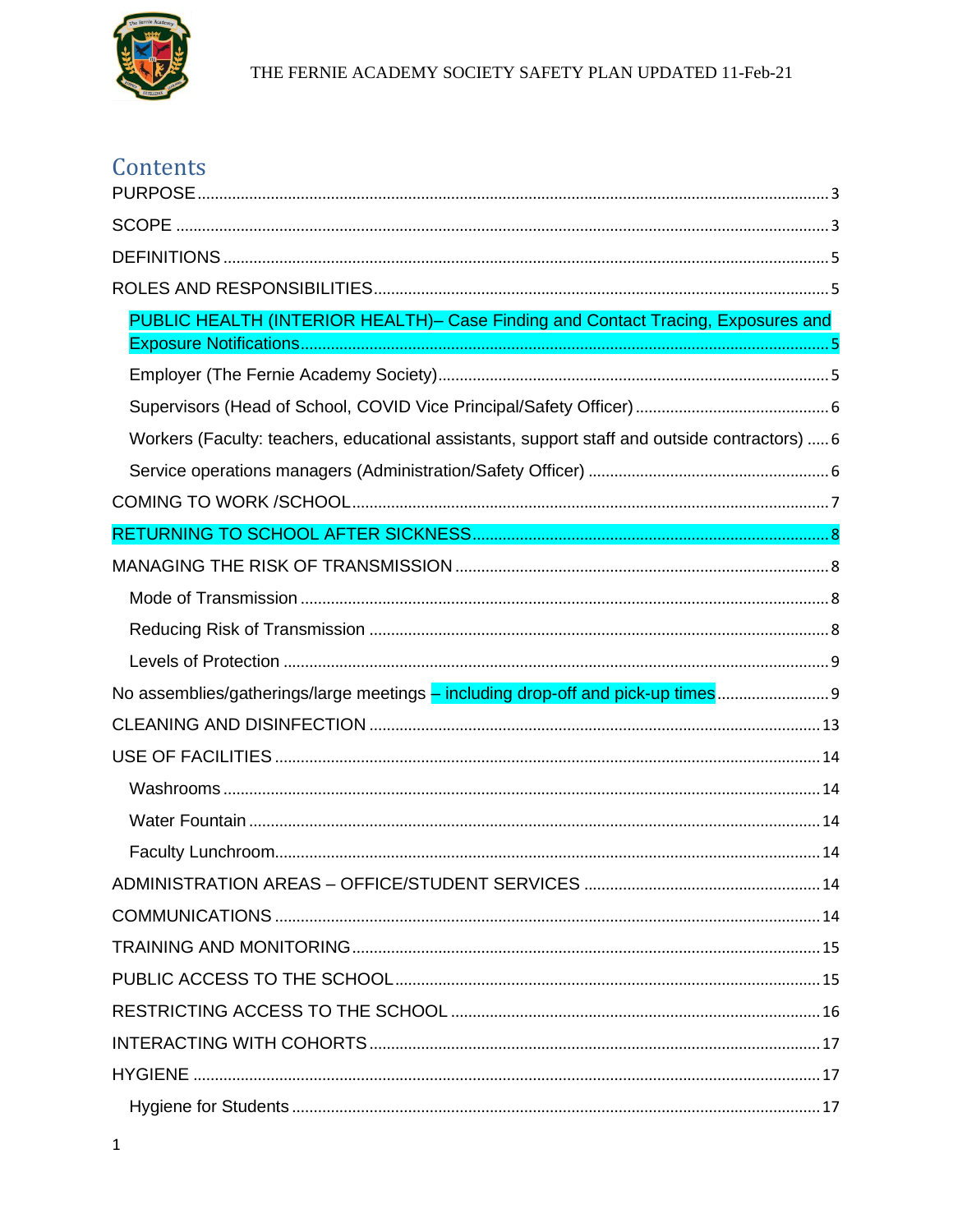

| ARTS/MUSIC/DRAMA EDUCATION, FOOD/CULINARY/TEXTILES PROGRAMS, |  |
|--------------------------------------------------------------|--|
|                                                              |  |
|                                                              |  |
|                                                              |  |
|                                                              |  |
|                                                              |  |
|                                                              |  |
|                                                              |  |
|                                                              |  |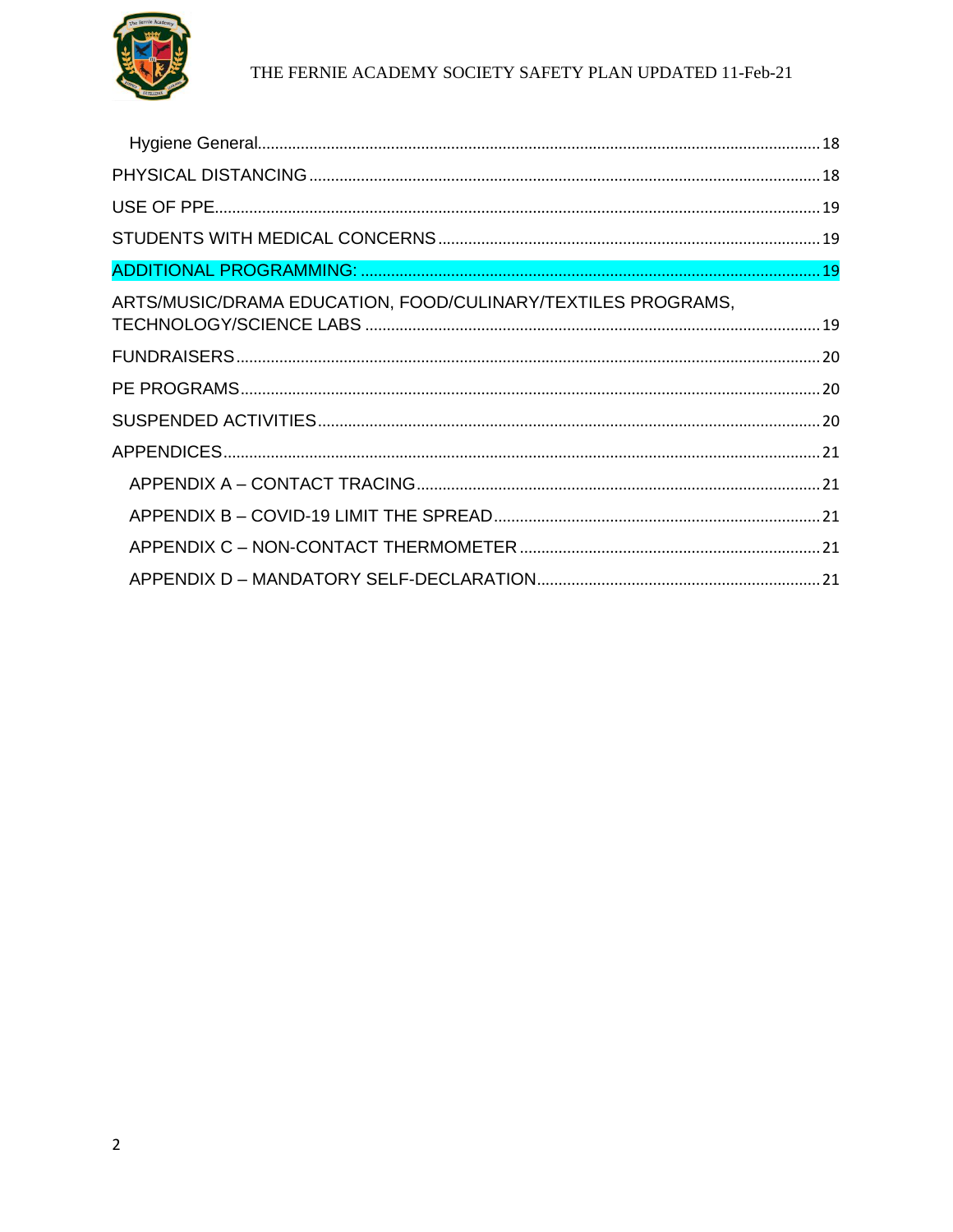

## <span id="page-2-0"></span>**PURPOSE**

In compliance with WorkSafe BC requirements, this COVID-19 safety plan outlines the policies, guidelines and procedures that have been put in place to reduce the risk of COVID-19 transmission so that The Fernie Academy (TFA) can maintain safe operation as from September 1, 2020. This document has been updated to reflect new guidelines as per the two documents listed below. The changed nature of interactions in the school and the successful implementations of new guidelines has been effective.

## <span id="page-2-1"></span>SCOPE

All employees, students and visitors must comply with the guidelines and protocols set out in this plan.

Ministry of Health COVID-19 Public Health Guidance for K-12 School Settings UPDATED: July 29, 2020 recommends:

*Schools should implement as many public health and infection prevention and exposure control measures as possible*

Further:

*Lowering the number of in-person, close interactions continues to be a key component of B.C.'s strategy to prevent the spread of COVID-19.* 

Infection Prevention and Exposure Control Measures:

*Are more effective in controlled environments where multiple measures of various effectiveness can be routinely and consistently implemented.*

BC MINISTRY K-12 EDUCATION RESTART PLAN – UPDATED AUGUST 17, 2020

*▪ Maintain a healthy and safe environment for all students, families, teachers and staff*

*▪ Provide the services needed to support the children of our essential workers (ESWs)*

*▪ Support vulnerable students who may need special assistance*

*▪ Provide continuity of educational opportunity for all students*

Further:

*Safety Measures On September 8, 2020, all schools in B.C. will begin the new school year with the goal to maximize in-class learning for all students. To support the return to school, a comprehensive suite of COVID-19 safety measures are being implemented in B.C. schools to help protect students and staff:*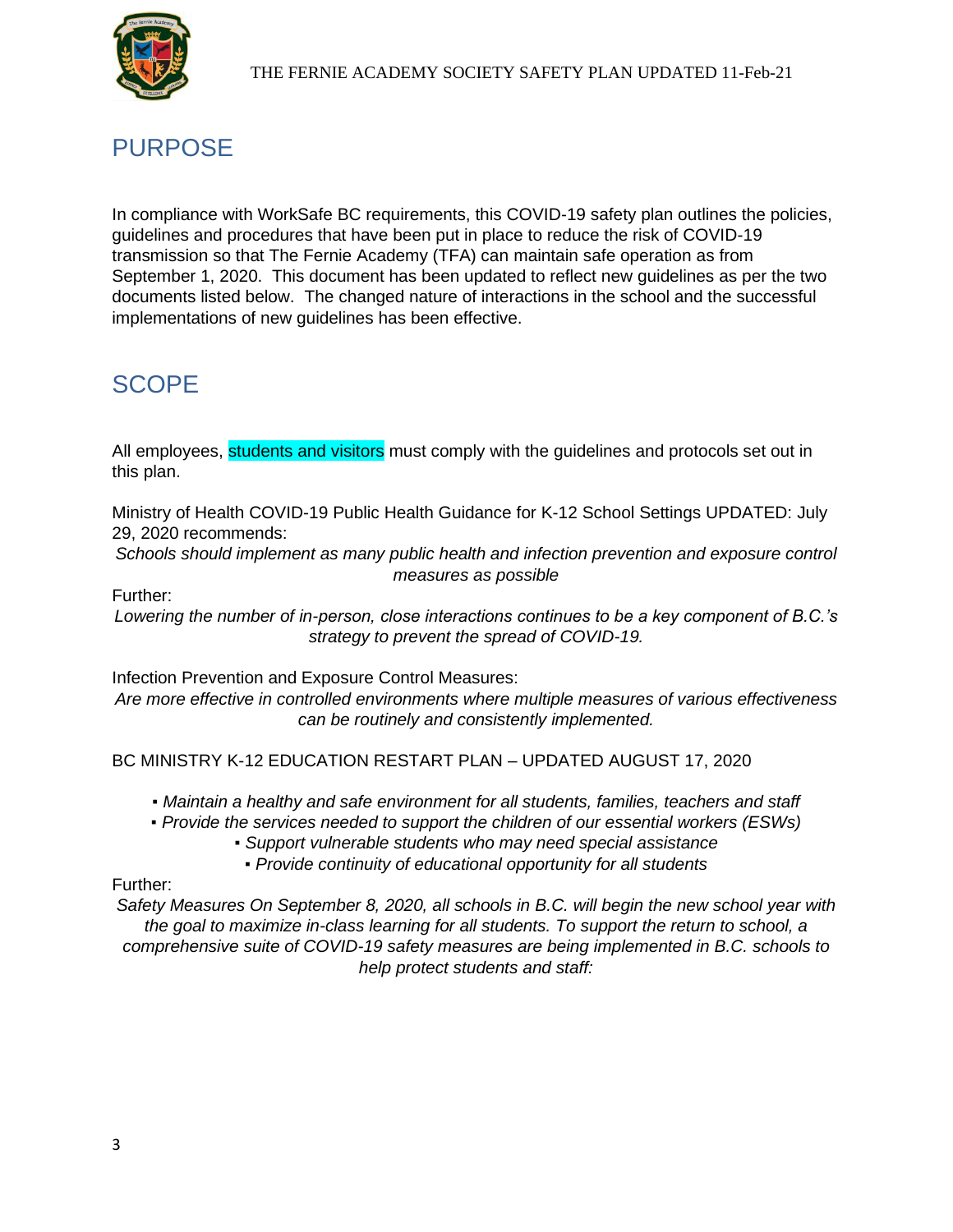

#### THE FERNIE ACADEMY SOCIETY SAFETY PLAN UPDATED 11-Feb-21



*Students and staff will be required to clean their hands frequently, cover their faces when they cough/sneeze and not share food, school supplies or equipment. They will also be required to stay home when sick.*

Ministry of Health COVID-19 Public Health Guidance for K-12 School Settings and Provincial COVID-19 Health & Safety Guidelines for K-12 Settings UPDATED: 4 Feb 21 recommends:

*Schools should implement as many public health and infection prevention and exposure control measures as possible*

Further:

*Lowering the number of in-person, close interactions continues to be a key component of B.C.'s strategy to prevent the spread of COVID-19.* 

Infection Prevention and Exposure Control Measures:

*Are more effective in controlled environments where multiple measures of various effectiveness can be routinely and consistently implemented.*

This update is a reminder to all members of TFA to ensure that required measures are in place and are being consistently implemented. Weekly review is conducted and reported on Fridays to faculty and to school members via the TFA Newsletter and Faculty Report to identify any gaps in implementation, **to commend compliance and re-enforce the level of success of effective personal practices as modeled by all faculty.**

Due to successful implementation of guidelines from 1 Sept 20, TFA has been able to achieve the 4 foundational principles as outlined above.

ALL MEMBERS OF TFA WILL CONTINUE TO PROPERLY WEAR (and dispose of and/or clean) MASKS OR HUMANITARIAN SHIELDS AT ALL TIMES WHEN IN OR NEAR THE SCHOOL. Masks may be removed for eating or drinking only.

*The Ministry of Education's K-12 Health Check app* 

*[\(https://www.k12dailycheck.gov.bc.ca/healthcheck?execution=e1s1\)](https://www.k12dailycheck.gov.bc.ca/healthcheck?execution=e1s1) and When to Get Tested for COVID-19 resource [\(http://www.bccdc.ca/Health-Info-](http://www.bccdc.ca/Health-Info-Site/Documents/COVID_public_guidance/When_to_get_tested.pdf)[Site/Documents/COVID\\_public\\_guidance/When\\_to\\_get\\_tested.pdf\)](http://www.bccdc.ca/Health-Info-Site/Documents/COVID_public_guidance/When_to_get_tested.pdf) can be used to support daily health checks for students and faculty.*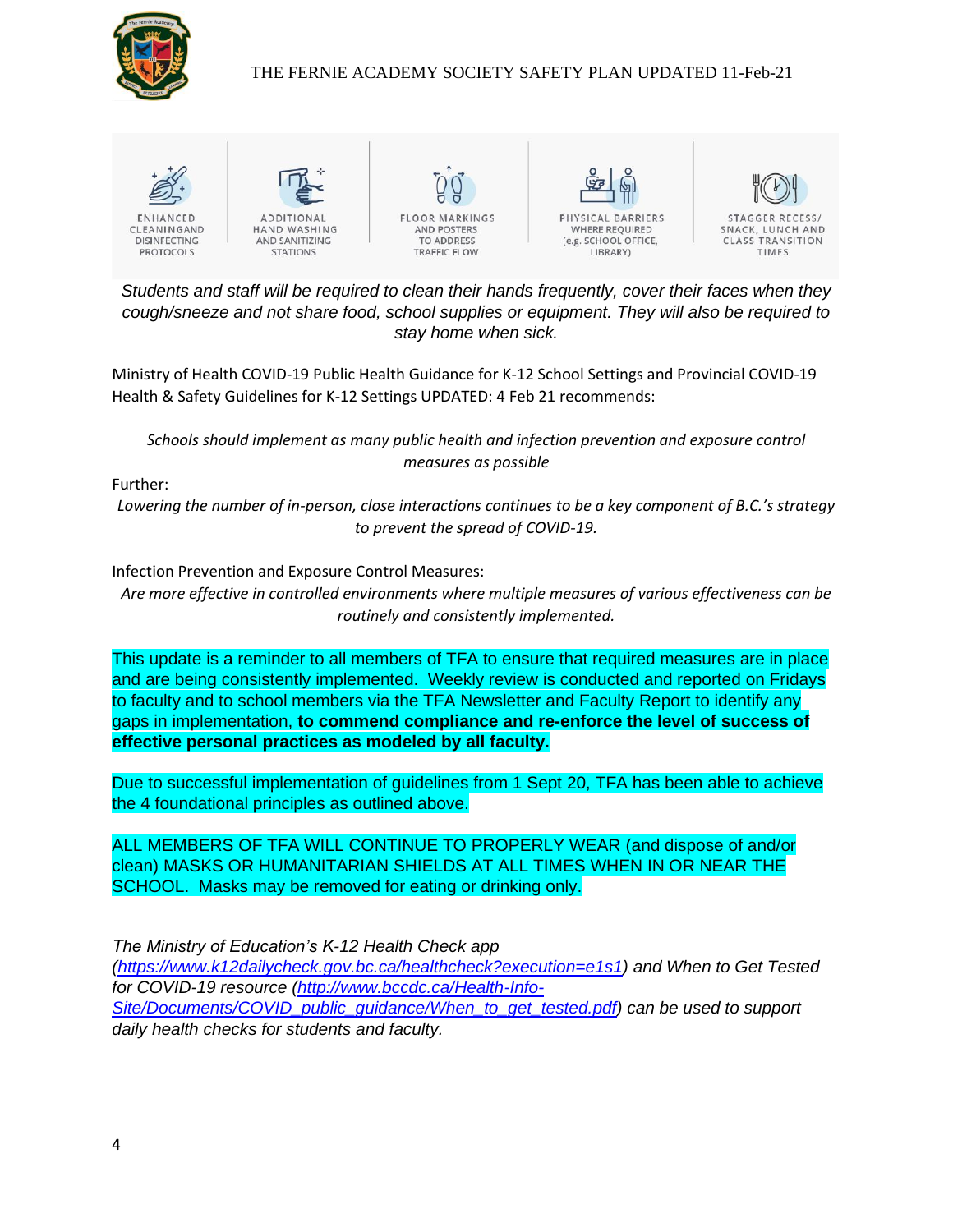

# <span id="page-4-0"></span>**DEFINITIONS**

*COVID-19* – The novel coronavirus SARS-CoV-2 first identified in late 2019 that causes a respiratory infection. It was declared a pandemic on 11 March 2020 by the World Health Organization.

*COHORT* – a group of students and staff who remain together throughout a school term. Size is determined due to the recognition that younger children are less able to consistently implement personal measures such as hand hygiene, reducing physical contact and recognizing and articulating symptoms of illness. Cohorts will have consistent seating arrangements and keep all personal belonging in a backpack at their desk (including sealable personal garbage container). Students are reminded to bring only necessary personal items, there continues to be no use of lockers or the sharing of any food or beverage.

*PHYSICAL DISTANCING* – maintaining a distance of 2 metres between 2 or more people.

## <span id="page-4-1"></span>ROLES AND RESPONSIBILITIES

### <span id="page-4-2"></span>PUBLIC HEALTH (INTERIOR HEALTH)– Case Finding and Contact Tracing, Exposures and Exposure Notifications

If a faculty or student is a confirmed case of COVID-19 through testing or investigation (ie/case finding), INTERIOR HEALTH will determine who that person has been in close contact with recently (ie/contact tracing) to determine how they were infected and who else may have been at risk of infection. An **exposure** occurs when a person attends school when they may have been potentially infectious with COVID-19 and there is a risk of transmission to others. If there is a potential exposure at school, INTERIOR HEALTH works with TFA to understand who may have been exposed, and to determine what actions should be taken, including identifying if other students or faculty are sick (case finding) or have been exposed.

INTERIOR HEALTH notifies by phone or letter, everyone who THEY determine may have been exposed, including IF any follow-up actions are recommended. Those who INTERIOR HEALTH determines are close contacts will be advised to self-monitor for symptoms.

### <span id="page-4-3"></span>Employer (The Fernie Academy Society)

• Select, implement, and document risk assessments and appropriate site-specific control measures.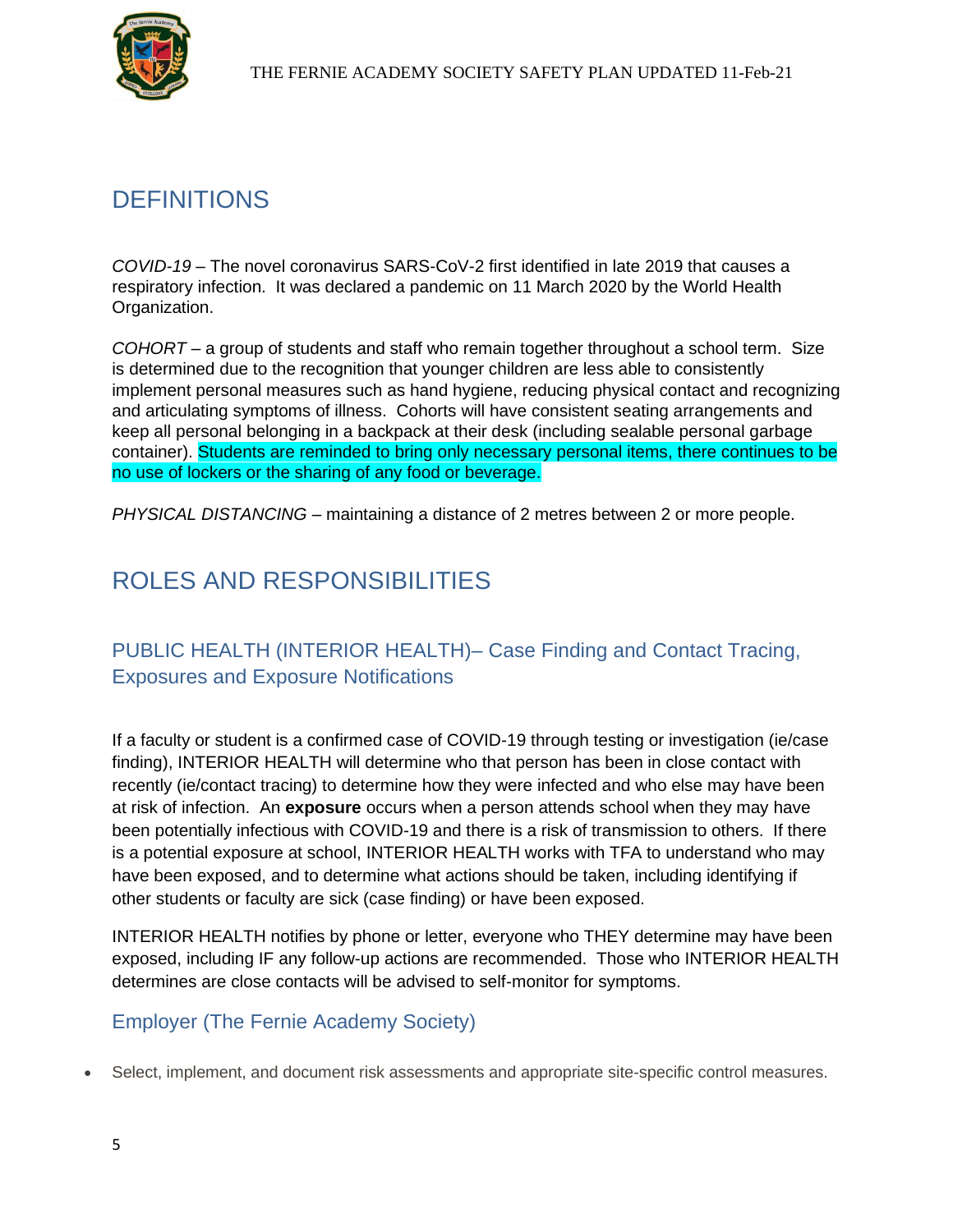

- Ensure that all resources (information, authorization administrative changes, technology, training, human resources) and materials (personal protective equipment, equipment, cleaning and disinfecting products and systems) required to implement and maintain plan are reasonably made available as practical when required.
- Ensure that supervisors and workers are informed about the content of safety policies.
- Conduct a periodic review the effectiveness of the plan. This includes a review of the available control technologies to ensure that these are selected and used when practical.
- Maintain records of training and inspections.
- Re-examine all tasks in the workplace, especially those that require the direct care of students, and ensure that safe work procedures are updated with COVID-19 practices.
- Where possible, have workers perform only essential tasks to maintain the student's education and well-being. Tasks that are non-essential should be put on hold until directed otherwise by the provincial health officer.

### <span id="page-5-0"></span>Supervisors (Head of School, COVID Vice Principal/Safety Officer)

- Ensure that workers are knowledgeable regarding the controls required to minimize their risk of exposure to COVID-19.
- Direct work in a manner that eliminates or minimizes the risk to workers.
- Post or relay educational and informational material in an accessible area for workers to review.

### <span id="page-5-1"></span>Workers (Faculty: teachers, educational assistants, support staff and outside contractors)

- Know the controls required to minimize their risk of exposure to COVID-19.
- Participate in COVID-19 related training and instruction.
- Follow established work procedures and instructions as directed by the employer or supervisor.
- Report any unsafe conditions or acts to the supervisor.
- Know how and when to report exposure incidents.

### <span id="page-5-2"></span>Service operations managers (Administration/Safety Officer)

- Maintaining an inventory of PPE for custodians, [cleaning and disinfectant products,](https://www.worksafebc.com/en/resources/health-safety/information-sheets/covid-19-health-safety-cleaning-disinfecting?lang=en) and wellmaintained equipment used for cleaning and disinfecting.
- Providing adequate instruction to custodians on the hazards associated with cleaning work areas and on the safe work procedures specified in this exposure control plan.
- Directing the work in a manner that ensures the risk to custodians is minimized and adequately controlled.
- Revising the work schedule to ensure priority intensive cleaning of impacted work area surfaces and touch points.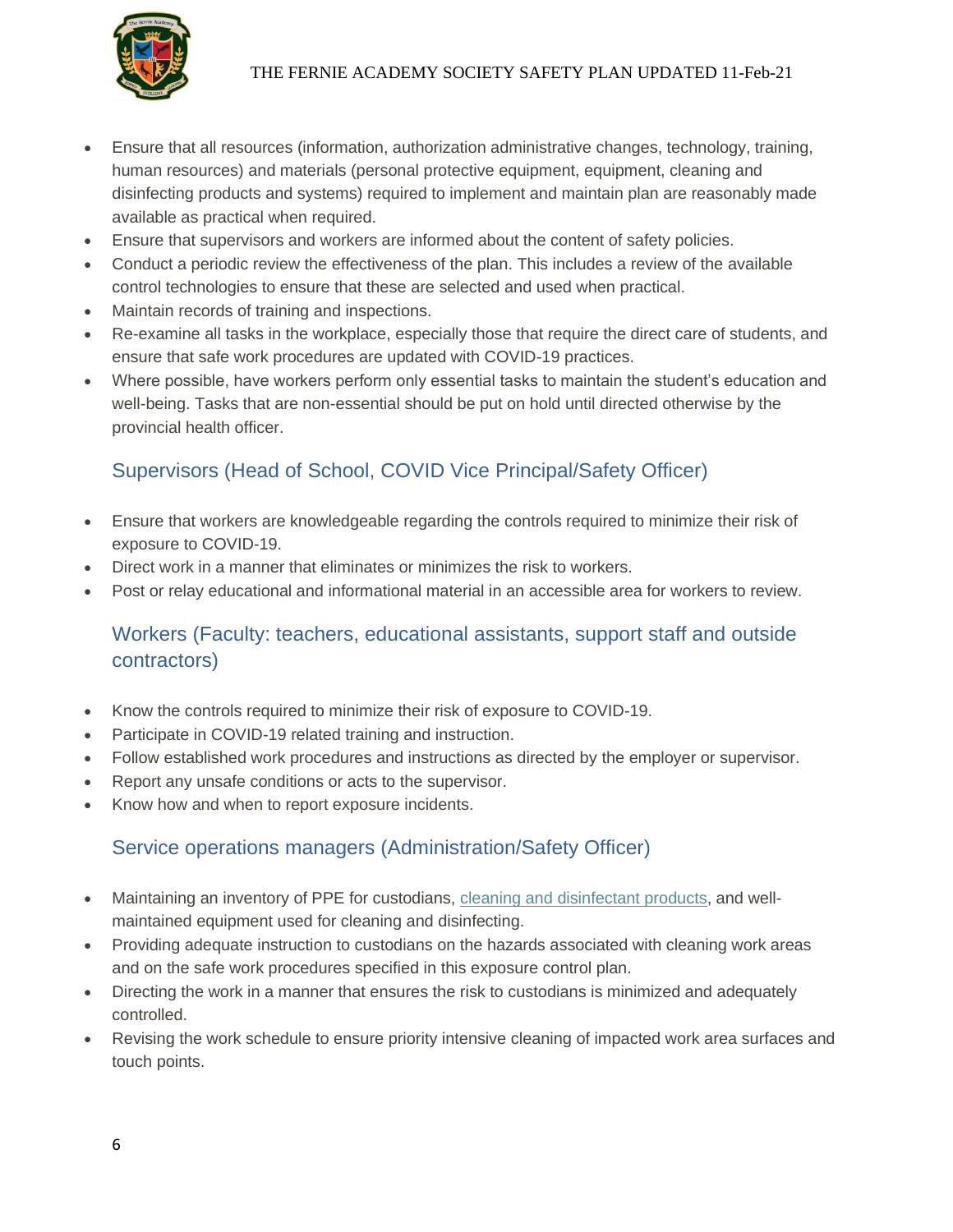

# <span id="page-6-0"></span>COMING TO WORK /SCHOOL

- 1. You (FACULTY, STUDENTS, VISITORS) should not come to work/school if:
	- i. You display symptoms related to COVID-19. In this case, you must self-isolate for a minimum of 10 days from the onset of symptoms, or until your symptoms are completely resolved. Common symptoms are fever, dry cough, sneezing, and a sore throat.
	- ii. You have returned from traveling to an international destination. In this situation, you must self-isolate for 14 days.
	- iii. You live in the same household as a person who is self-isolating because they either have a confirmed COVID-19 diagnosis, or are manifesting symptoms related to COVID-19.
- 2. You should consult with your health care provider or HealthLink BC (8-1-1) to determine if it is safe for you to come to work if: You should not come to work if:
	- i. You display symptoms related to COVID-19. In this case, you must self-isolate for a minimum of 10 days from the onset of symptoms, or until your symptoms are completely resolved. Common symptoms are fever, dry cough, sneezing, and a sore throat.
	- ii. You have returned from traveling to an international destination. In this situation, you must self-isolate for 14 days.
	- iii. You live in the same household as a person who is self-isolating because they either have a confirmed COVID-19 diagnosis, or are manifesting symptoms related to COVID-19.
- 3. You should consult with your health care provider or HealthLink BC (8-1-1) to determine if it is safe for you to come to work if:
	- i. You have been exposed to anyone confirmed to have COVID-19, or who displays possible symptoms of COVID-19.
	- ii. You are part of a vulnerable population that is at increased risk of more severe outcomes: 65 or older, compromised immune system, underlying medical conditions.
	- iii. You live in the same household as a person who is part of a vulnerable population.
- 4. If you feel unsafe coming to work but do not fit the descriptions in paragraphs 1 or 2, and your work duties have not been suspended, you can choose to not come to work by:
	- i. Taking paid leave by using your available sick leave bank, or
	- ii. Taking unpaid leave.
- 5. If you become sick while at work:
	- i. Inform the office, or most senior person present, and
	- ii. Leave the school.
	- iii. If you cannot leave immediately:
		- Do not remove mask or put on a mask if not already wearing one,
		- Wash/sanitize your hands, and
		- $\bullet$  Isolate yourself until you are able leave.
- 6. Shifts or hours of work may be modified or reduced to support physical distancing measures, to reduce the risk of transmission, and to accommodate modified workloads.
- 7. If regular work duties have been suspended due to the COVID-19 provincial state of emergency, staff can request that a record of employment be issued so they can apply for federal and/or provincial relief benefits if the school is unable to secure funds for Sept-June pay periods.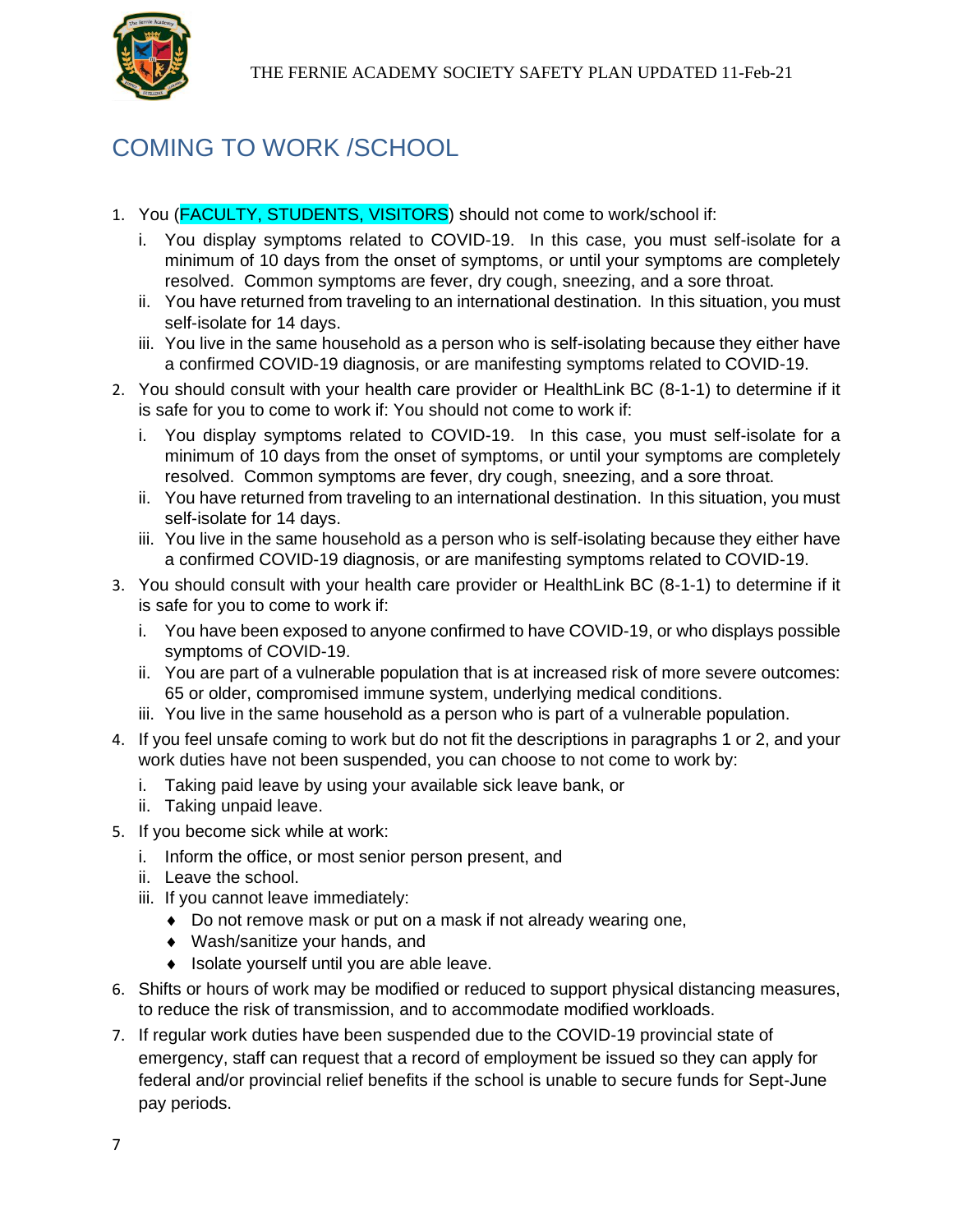

YOU (Faculty, students) MAY STILL ATTEND SCHOOL if a member of the household develops new symptoms of illness, provided you have no symptoms yourself. (Please note that TFA encourages members of our community to stay home if they are concerned about a sick household member. Google Classroom is set up for every grade/subject so that students may learn from home when unable to attend in-person classes.)

## <span id="page-7-0"></span>RETURNING TO SCHOOL AFTER SICKNESS

When a faculty, student or other persons entering the school can return to school depends on the type of symptoms they experienced as outlined in the When to Get Tested for COVID-19 resource (above).

If based on their symptoms a test was not recommended (ie/guidance to "stay home until you feel better"), the person can return to school when their symptoms improve and they feel well enough.

If based on their symptoms a test is recommended (ie/the guidance includes "get tested"), the person must stay home until they receive their test result. If any person in the household is tested, all members are required to stay home from school until the test result is received.

- IF THE TEST IS **NEGATIVE**, they can return to school when symptoms improve and they feel well enough. Asymptomatic household members may return to school immediately.
- IF THE TEST IS **POSITIVE**, they must follow direction from INTERIOR HEALTH on when they can return to school.

# <span id="page-7-1"></span>MANAGING THE RISK OF TRANSMISSION

### <span id="page-7-2"></span>Mode of Transmission

The virus that causes COVID-19 spreads in several ways, including:

- i. Through droplets when a person coughs or sneezes,
- ii. From touching a contaminated surface before touching the face.

#### <span id="page-7-3"></span>Reducing Risk of Transmission

You can reduce the risk of transmission of COVID-19 in any situation you encounter in the workplace by following the general guidelines recommended by WorkSafe BC, the BC Centre for Disease Control, and Health Canada:

- iii. Wash hands often, or sanitize them with an isopropyl alcohol-based sanitizer;
- iv. Sneeze or cough into your elbow;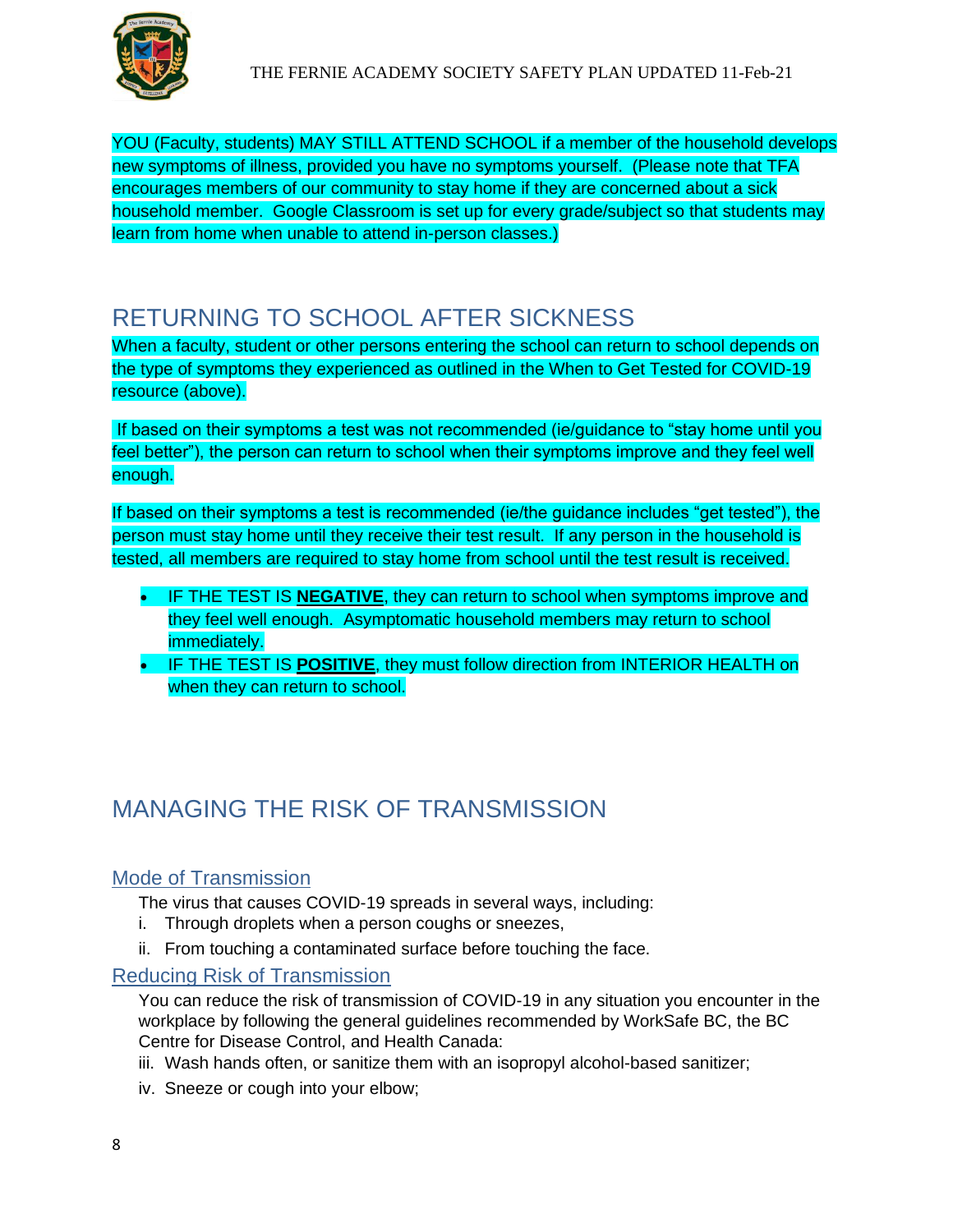- v. Avoid touching your face;
- vi. Practice social distancing of at least 2 metres between individuals.

#### <span id="page-8-0"></span>Levels of Protection

The school will put in place protocols that offer the highest level of protection possible for different situations.

- vii. *Elimination* Policies and procedures to keep people at a safe physical distance from one another.
- viii.*Engineering Controls* Installation of barriers to separate people in situations where one cannot maintain physical distancing.
- ix. *Administrative Controls* Rules and guidelines for workplace operations and the delivery of different types of service for employees to follow to reduce the risk of transmission.
- x. *Personal Protective Equipment (PPE)* The use of non-medical masks and gloves if the first three levels of protection cannot adequately control the risk.

<span id="page-8-1"></span>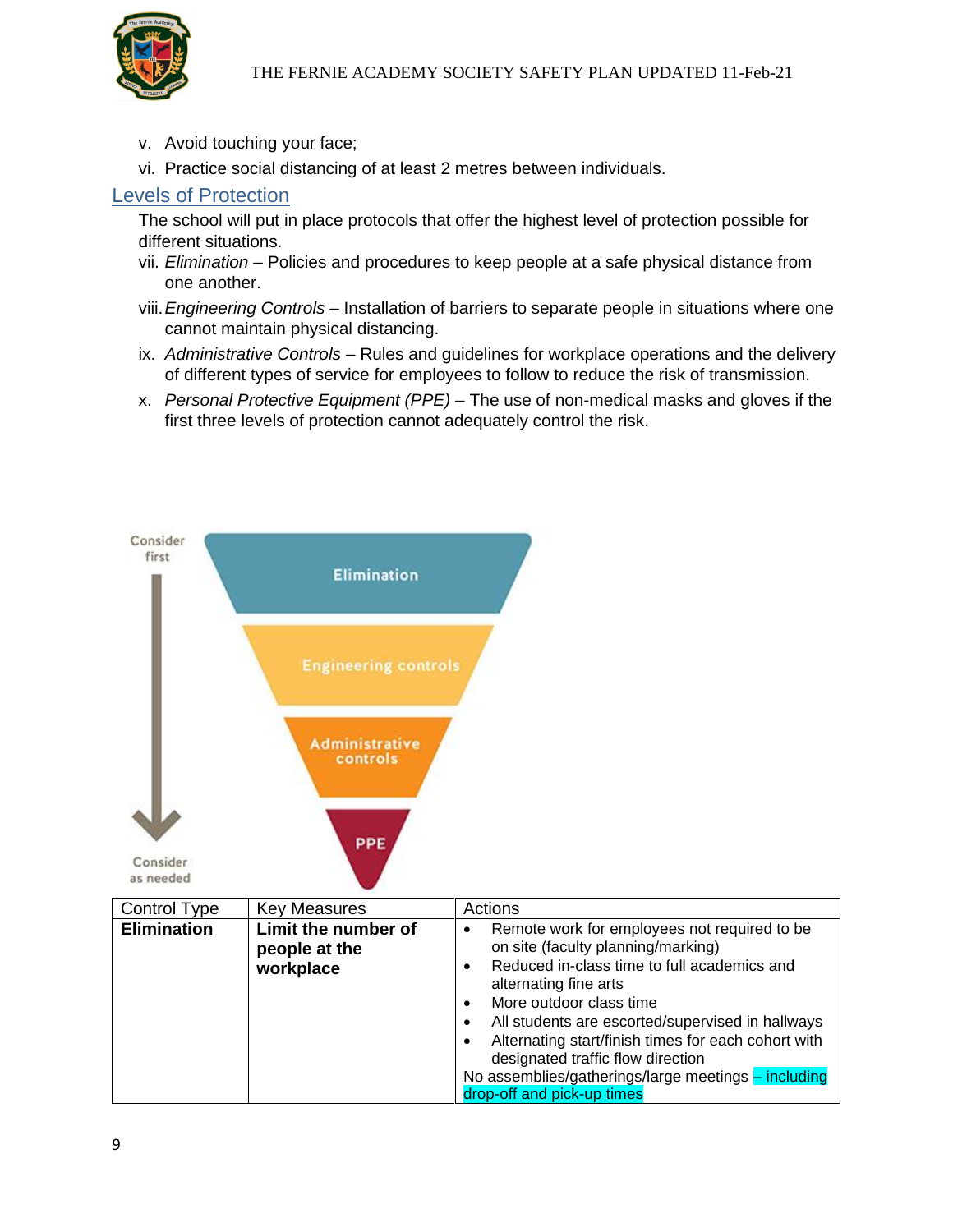

|                                       | <b>Physical Distancing</b> | All non-administrative persons in the<br>building must respect and adhere to<br>physical distancing at all times. Physical<br>distancing is encouraged but may not be<br>adhered to in the school office due to<br>establishment of previous cohort. Entrance<br>to office is limited to persons of cohort only<br>or approved service providers<br>(repairs/maintenance).                                                                                                                                           |
|---------------------------------------|----------------------------|----------------------------------------------------------------------------------------------------------------------------------------------------------------------------------------------------------------------------------------------------------------------------------------------------------------------------------------------------------------------------------------------------------------------------------------------------------------------------------------------------------------------|
|                                       |                            | <b>Physical Distancing Aids - Desks and</b><br>tables/furniture are arranged and designated with<br>floor markings to maximize space between people<br>with consistent seating arrangements.<br>All students are assigned individual learning<br>$\bullet$<br>stations distanced 2m or more apart<br>All faculty are assigned individual teaching<br>$\bullet$<br>station distanced 2m or more apart                                                                                                                 |
|                                       |                            | Visual aids for physical distancing<br>$\bullet$<br>Physical distancing decals<br>$\circ$<br>2m separation line-up markers<br>outside of school/office/Student<br>Services<br>One-way foot traffic floor<br>markers<br>2m apart meeting/classroom<br>table stickers<br>Taping off seats at tables, unused desks<br>$\circ$<br>Removing extra chairs at tables, carpets<br>$\circ$<br>and centers with manipulatives                                                                                                  |
|                                       |                            | Other<br>Reducing or eliminating in-person meetings and<br>$\bullet$<br>other large gatherings<br>Meetings being conducted via<br>technology (Zoom, FaceTime)<br>Restricted access to high traffic areas. Offices<br>$\bullet$<br>restricted to essential employees only<br>Restricting cohort transfers to ensure isolation.<br>$\bullet$<br>14-day period to transfer (end of term is<br>preferred)<br>Identifying and providing additional segregation<br>for people with significant underlying health<br>issues |
| <b>Engineering</b><br><b>Controls</b> | <b>Barriers/Partitions</b> | Plexiglass installed at main office. Mask<br>required to enter. Members of cohort or<br>approved service agents only.                                                                                                                                                                                                                                                                                                                                                                                                |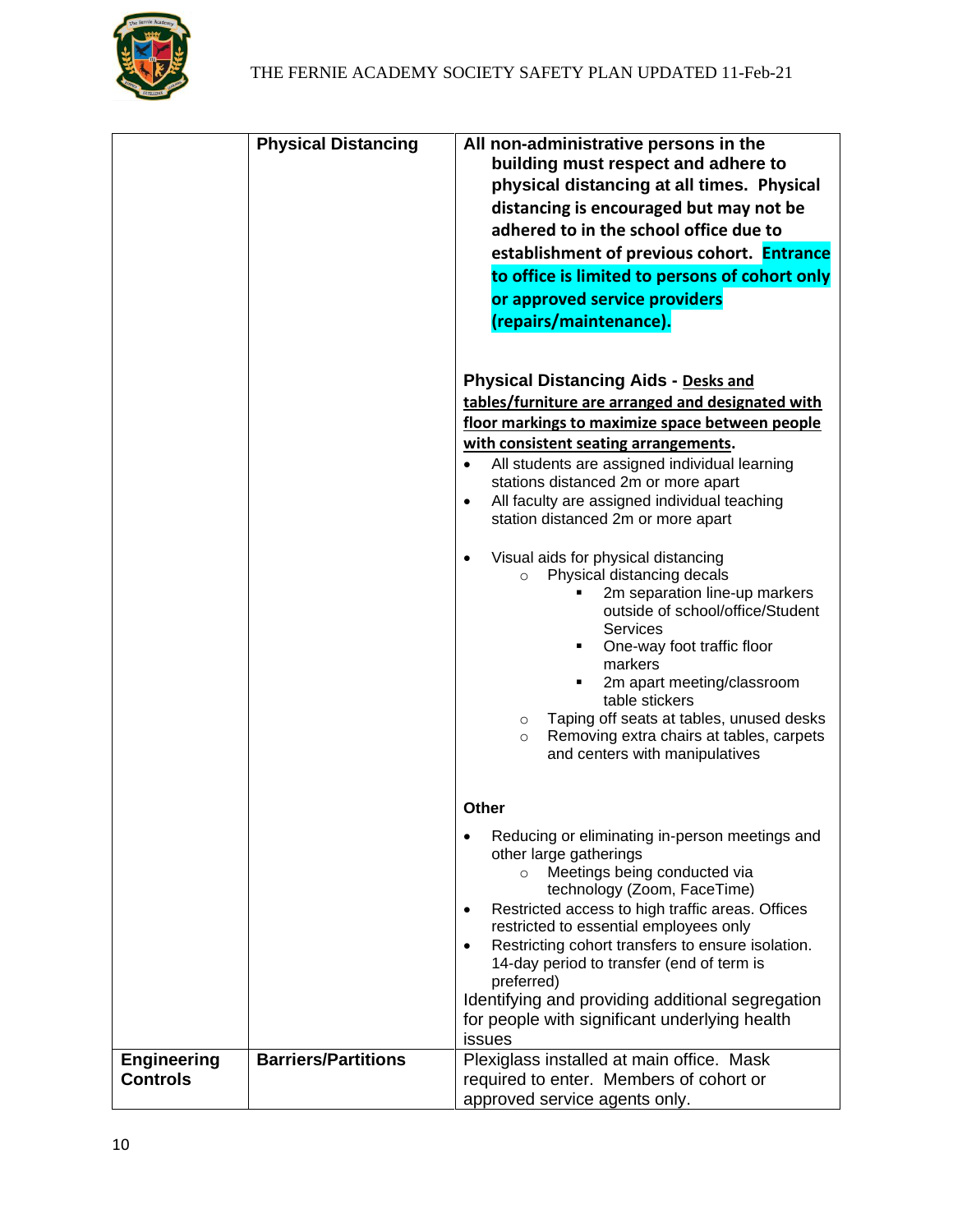

| <b>Administrative</b><br><b>Controls</b> | <b>Screening and</b><br><b>Monitoring</b>  | Employees who show symptoms or are in close<br>$\bullet$<br>contact with someone with symptoms are<br>required to stay home from work<br>Employees returning from international travel are<br>$\bullet$<br>required to self-isolate<br>Sick leave coverage for affected employees<br>$\bullet$<br>expanded<br>Pre-screening for symptoms of COVID-19<br>Completion of the COVID-19 Limit the<br>$\circ$<br>Spread for employees prior to coming to<br>work<br>Completion of the Mandatory Self<br>$\circ$<br>Declaration Form for contractors and<br>visitors<br>Checklist for families before sending<br>$\circ$<br>student to school<br>No touch thermometers at door, all persons are<br>$\bullet$<br>required to be recorded<br>Protocol for symptomatic employees/visitors both<br>$\bullet$<br>calling in from home and on site (includes<br>cleaning and decontamination of the worker<br>areas)<br>Completion of the COVID-19 Contact Tracing<br>Form if symptomatic or in close contact with<br>symptomatic individual<br>Tracking and record keeping of symptomatic<br>workers and contact tracing forms by<br>Administration<br>School administrators to keep up-to-date lists of<br>all members of a cohort to share with public<br>health should contact tracing need to occur. |
|------------------------------------------|--------------------------------------------|----------------------------------------------------------------------------------------------------------------------------------------------------------------------------------------------------------------------------------------------------------------------------------------------------------------------------------------------------------------------------------------------------------------------------------------------------------------------------------------------------------------------------------------------------------------------------------------------------------------------------------------------------------------------------------------------------------------------------------------------------------------------------------------------------------------------------------------------------------------------------------------------------------------------------------------------------------------------------------------------------------------------------------------------------------------------------------------------------------------------------------------------------------------------------------------------------------------------------------------------------------------------------------------------|
|                                          | <b>Cleaning and</b><br><b>Disinfecting</b> | Enhanced cleaning and disinfecting practices of<br>$\bullet$<br>premises (once every 24 hours)<br>Increased cleaning and disinfecting practices for<br>$\bullet$<br>high touch points<br>Clean and disinfect high touch points<br>$\circ$<br>between each cohort (twice every 24<br>hours)<br>Facilities, shared workstations, and other<br>$\circ$<br>common high touch points must be<br>cleaned and disinfected between each<br>cohort and after every use<br>Clean and disinfect any surface that is<br>$\circ$<br>visibly dirty<br>Empty garbage containers between each<br>$\circ$<br>cohort<br>Increased professional cleaning staff, trained on<br>high-touch surfaces (doorknobs, light switches,<br>toilet handles, tables, keyboards, manipulatives,<br>desks and chairs) - faculty to clean all items                                                                                                                                                                                                                                                                                                                                                                                                                                                                            |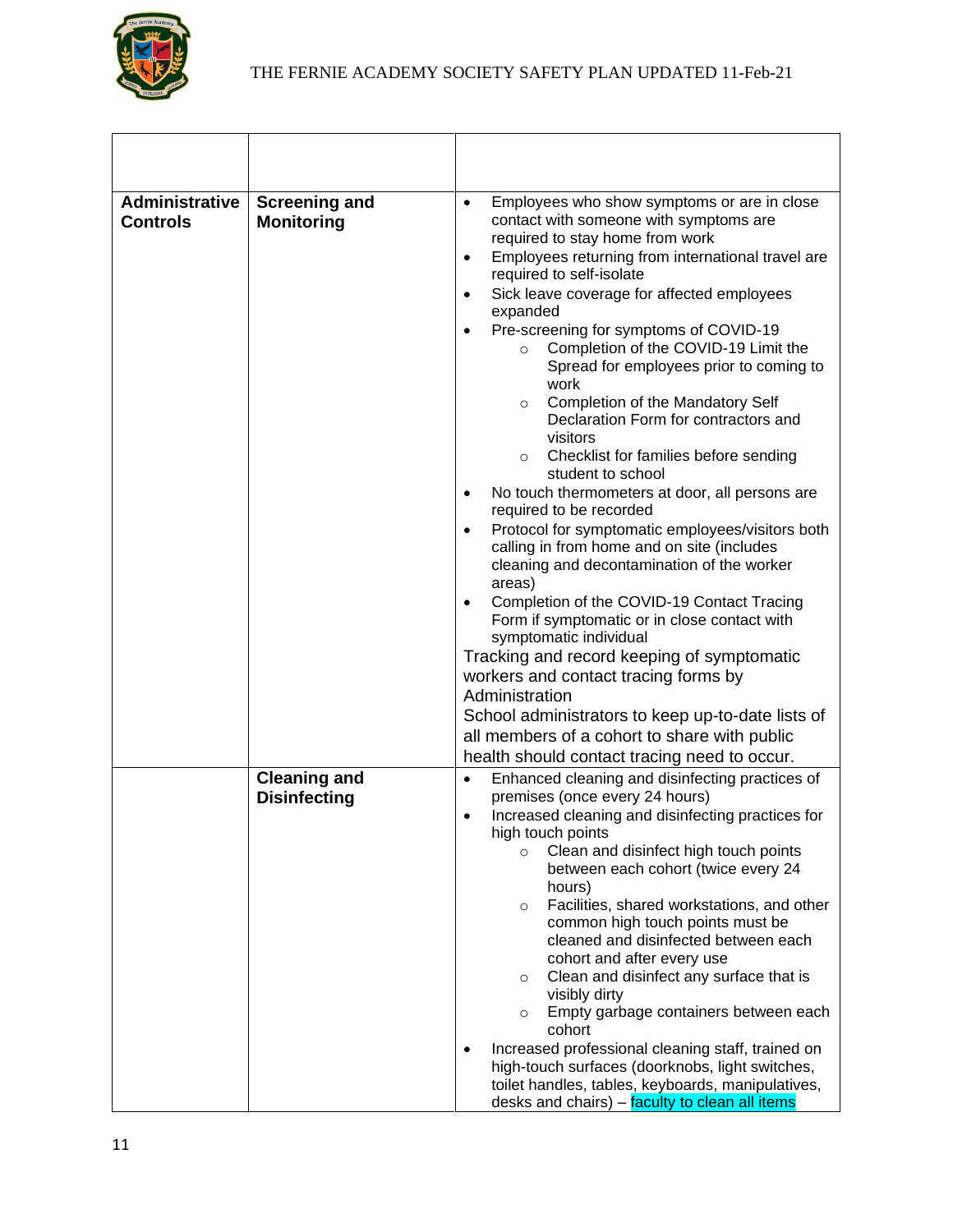

|                                                              |                            | touched by them in classroom and in the faculty<br>room (doorknob, microwave and refrigerator)<br>Frequently touched items (toys, centers, carpets)<br>$\bullet$<br>removed<br>Cleaning and disinfecting agent stock increased<br>$\bullet$<br>at site<br>Disinfectant supplies provided to employees to<br>$\bullet$<br>clean their classrooms and personal workspaces<br>at the start and end of shift<br>Fogging high traffic areas<br>Eliminating handled items in common areas<br>Minimization of high touch areas by using an<br>$\bullet$<br>open-door policy and reducing the handling of<br>paper<br>Cleaning logs completed by facility cleaning<br>personnel |
|--------------------------------------------------------------|----------------------------|-------------------------------------------------------------------------------------------------------------------------------------------------------------------------------------------------------------------------------------------------------------------------------------------------------------------------------------------------------------------------------------------------------------------------------------------------------------------------------------------------------------------------------------------------------------------------------------------------------------------------------------------------------------------------|
| <b>Administrative</b>                                        | <b>Hygiene Practices</b>   | Promoting personal preventative measures<br>$\bullet$                                                                                                                                                                                                                                                                                                                                                                                                                                                                                                                                                                                                                   |
| <b>Controls</b>                                              |                            | Handwashing using soap and water for<br>$\circ$<br>at least 20 seconds OR<br>Use of alcohol-based hand sanitizer (at<br>$\circ$<br>least 60% alcohol) when soap and water<br>not readily available<br>Respiratory etiquette when coughing or<br>$\circ$<br>sneezing (into elbow or disposable<br>tissue)<br>Increased availability of hand sanitizer<br>Hand sanitizer fill station where cleaning<br>personnel can fill personal sanitizer bottles for<br>employees                                                                                                                                                                                                    |
|                                                              | <b>Safe Work Practices</b> | All persons in the building to respect physical<br>$\bullet$                                                                                                                                                                                                                                                                                                                                                                                                                                                                                                                                                                                                            |
|                                                              |                            | distancing<br>All persons in the building to wear a mask or<br>$\bullet$<br>Humanitarian Shield behind protective barrier in<br>office<br>No alterations to any cohort<br>Modified schedules for faculty/students<br>First aid requirements for responding to calls<br>$\bullet$<br>during COVID-19 and non-COVID-19 related<br>events                                                                                                                                                                                                                                                                                                                                  |
|                                                              | <b>Education and</b>       | COVID-19 response team training sessions with<br>$\bullet$                                                                                                                                                                                                                                                                                                                                                                                                                                                                                                                                                                                                              |
|                                                              | <b>Training</b>            | Administration<br>Training on cleaning and disinfecting procedures<br>$\bullet$<br>for COVID-19                                                                                                                                                                                                                                                                                                                                                                                                                                                                                                                                                                         |
|                                                              |                            | Employee communication on COVID-19<br>$\bullet$<br>protocols<br>Training of students by faculty<br>$\bullet$                                                                                                                                                                                                                                                                                                                                                                                                                                                                                                                                                            |
|                                                              |                            | Use and reuse of <b>PROPERLY WORN</b> washable,                                                                                                                                                                                                                                                                                                                                                                                                                                                                                                                                                                                                                         |
| <b>PPE</b> (protect<br>people with<br>personal<br>equipment) | <b>PPE Requirements</b>    | reusable masks or one time use of disposable<br>masks<br>Use and reuse of face shields for any faculty<br>working with students in a classroom                                                                                                                                                                                                                                                                                                                                                                                                                                                                                                                          |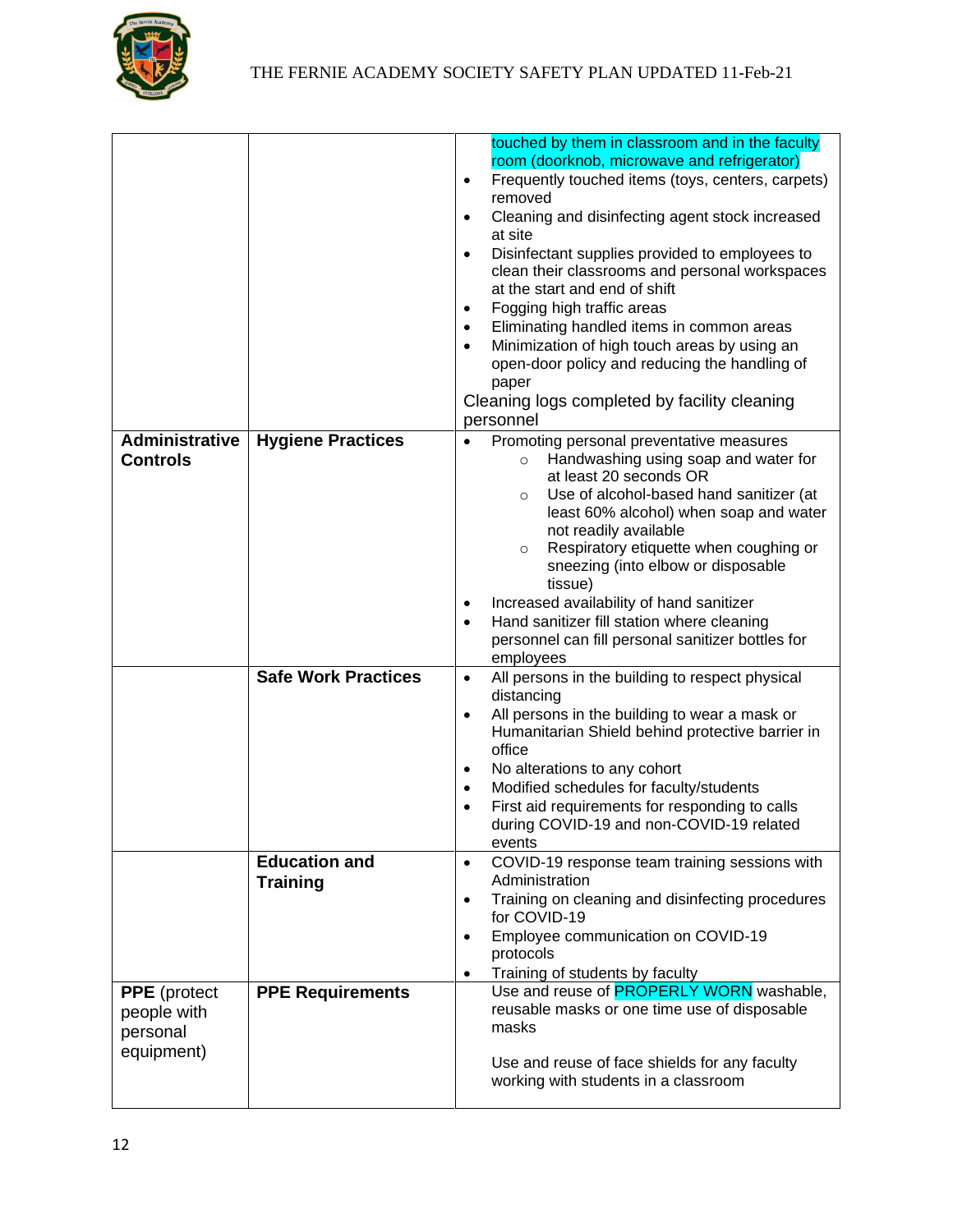

| <b>Personal</b><br><b>Measures</b><br><b>FOR</b><br><b>STUDENTS,</b><br><b>FACULTY,</b><br><b>VISITORS</b> | COVID-19 Response Team PPE requirements<br>$\bullet$<br>(mask, face shield, gloves)<br>Cleaning and decontamination PPE<br>٠<br>requirements<br>Maintain physical distancing<br>$\bullet$<br>Minimize physical contact<br>Hand wash/sanitize frequently (every<br>$\bullet$<br>time entering or exiting classroom)<br>Coughing into elbow<br>$\bullet$<br>Sneeze into elbow or disposable tissue<br>to be thrown out immediately and<br>followed by hand hygiene<br>Stay home if sick/symptomatic |
|------------------------------------------------------------------------------------------------------------|---------------------------------------------------------------------------------------------------------------------------------------------------------------------------------------------------------------------------------------------------------------------------------------------------------------------------------------------------------------------------------------------------------------------------------------------------------------------------------------------------|
|                                                                                                            | No shared food or beverages, unwashed<br>utensils, cigarettes, or vaping devices<br>Avoid close greetings<br>Do not touch face<br>Follow assigned enter/exit times<br>allocated for the building<br>No social gatherings within the building<br>Use virtual alternatives for meetings of<br>more than 2 persons                                                                                                                                                                                   |
| Parents,<br>caregivers<br>and family<br>members at<br>drop-off and<br>pick-up times.                       | Maintain 2m physical distancing and<br>$\bullet$<br>wear masks before and after school<br>when in close proximity to school<br>building (within eye-sight of plant)                                                                                                                                                                                                                                                                                                                               |

# <span id="page-12-0"></span>CLEANING AND DISINFECTION

- 1. Definitions
	- i. *Cleaning* The physical removal of visible soiling through the use a cleaning cloth, and water and detergent. This removes, rather than kills, viruses, and bacteria.
	- ii. *Disinfection* The killing of viruses and bacteria by applying a chemical disinfectant to an object. Objects can also be disinfected by quarantining them for up to 72 hours.
- 2. General cleaning and disinfection of highly touched surfaces is done by the cleaners on a regular basis. Frequency is every 24 hours.
- 3. Enhanced cleaning and disinfection of highly touched surfaces such as doorknobs, cupboard/drawer handles, book carts, telephones, and computer keyboards and mice should be done twice a day, and when visibly soiled, in addition to the general cleaning.
- 4. There are three types of disinfectants used at the school:
	- i. *1:100 Bleach Solution* (5 ml (1 teaspoon) bleach to 495 ml (2 cups) water) used to disinfect collections material, counters, handles and furniture.
	- ii. *60% + Isopropyl Alcohol* used to disinfect electronics and screens, and hands between washings.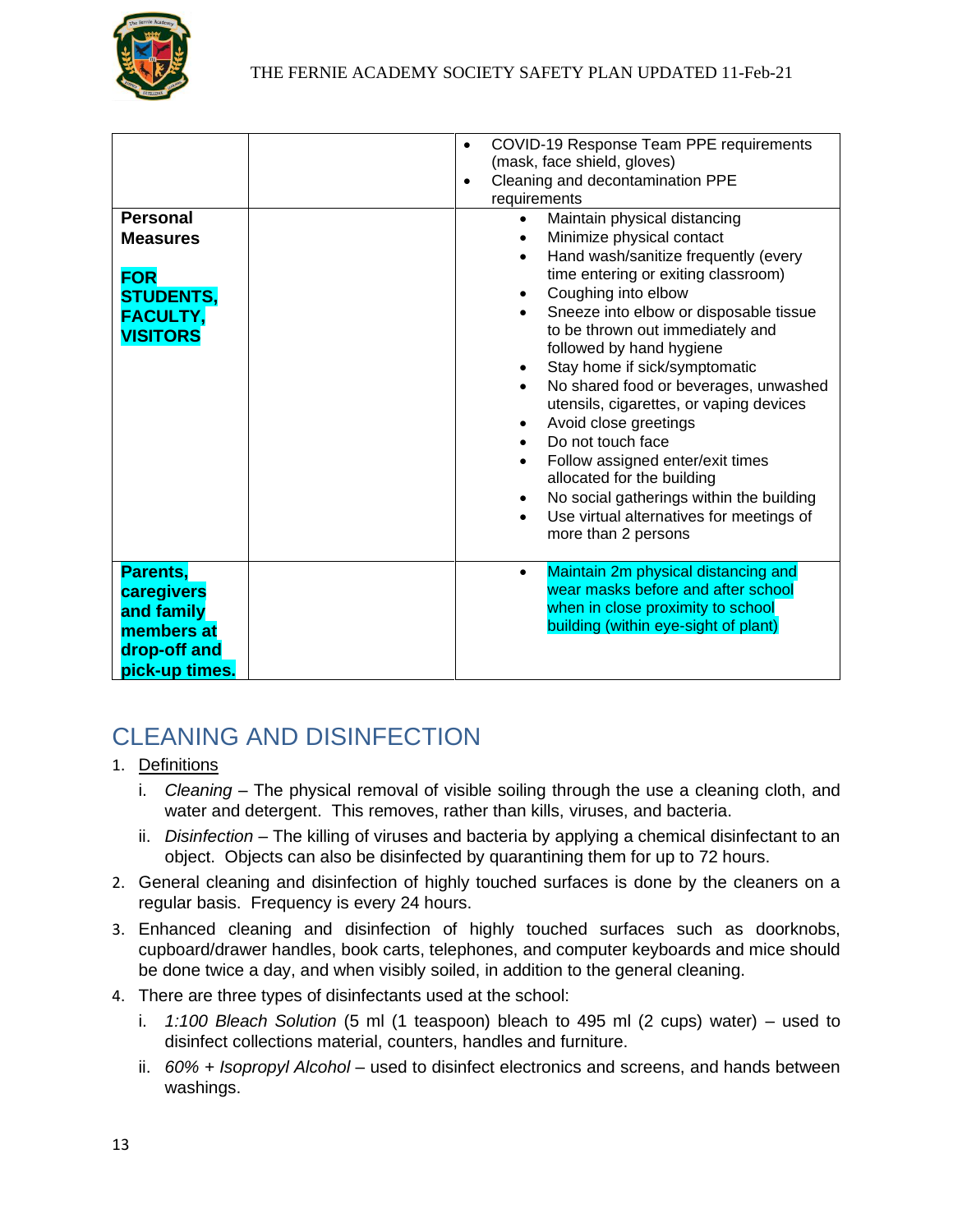

- iii. *Disinfectant Wipes* (such as Lysol or Clorox) can be used as an alternative method to wipe down surfaces and electronics.
- 5. Staff need to refer to the safety data sheets for the chemical disinfectants before they first use them.
- 6. Staff should use rubber or latex gloves when using a bleach solution.
- 7. Under no circumstances shall anyone mix chemical disinfectants, either in a container or on a surface. Dangerous fumes or chemical reactions may result.

# <span id="page-13-0"></span>USE OF FACILITIES

#### <span id="page-13-1"></span>Washrooms

K, Gr 2, Gr 11 and Gr 12 to have exclusive use the washroom located inside their classroom. Gr 10 to have exclusive use of washroom beside the High School water fountain. Gr 9 to have exclusive use of the washroom between the German/Spanish Rooms. Gr 6-8 to use the downstairs washrooms. Gr 1, 3-5 and AP to use the main washrooms. All students needing to use a washroom located outside of their classroom to be escorted to do so. Escort to ensure that students use hand sanitizer before and after using the washroom.

#### <span id="page-13-2"></span>Water Fountain

Water Fountain usage will be discontinued at this time. Students are required to bring their own personal and labelled bottles.

#### <span id="page-13-3"></span>Faculty Lunchroom

Use of this room is limited to one person at a time. Faculty is encouraged to eat at their instructional station or before/after their time at the school. Only one person permitted in the Staff room at a time, the door must remain open at all times. One person in the washroom at a time.

## <span id="page-13-4"></span>ADMINISTRATION AREAS – OFFICE/STUDENT SERVICES

- Public will be limited in their visits to the school office. Parents/caregivers and others are asked to call/text or email office@thefernieacademy.ca instead of visiting the school.
- 2 metre area in front of the office window/door is designated. Floor markers designate where people can stand and line up (if required).
- Plexiglass will separate administrative workers from the public.

### <span id="page-13-5"></span>COMMUNICATIONS

1. Details about access to the school and this safety plan will be posted on the school's website. Changes/updates will be sent to all members of the TFA community (families and faculty) via email.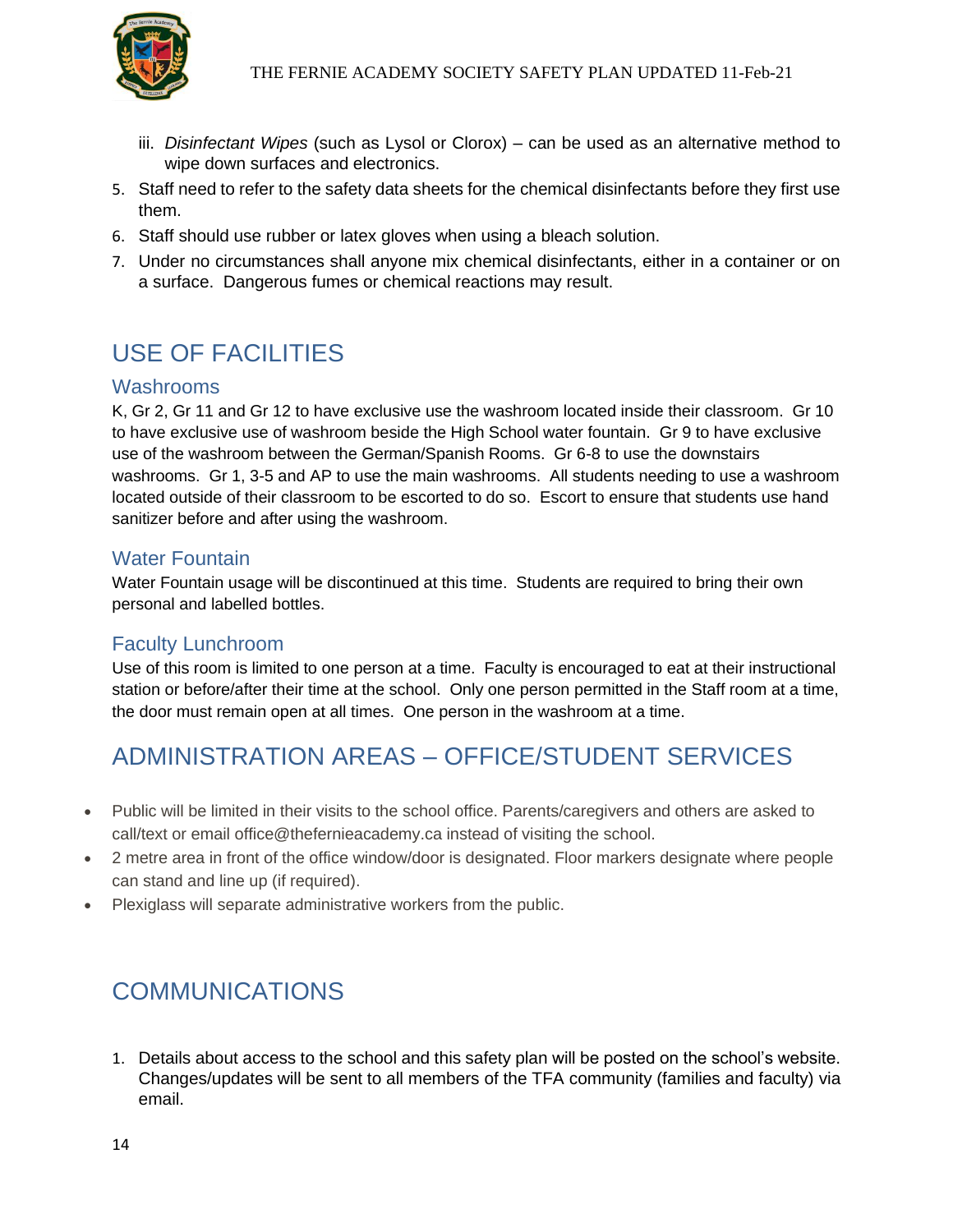

- 2. The safety plan will be posted in the Faculty Room and at both entrances of the school.
- 3. Faculty will greet all visitors when they enter the school and will be asked what business they need to do in the school. To enter the building, temperatures will be taken with names and date/time, Visitors must complete screening form and will be directed to put on a mask, use the disinfectant spray on their hands before proceeding when the hallways have been cleared to safely do so.
- 4. Teachers will be staggered to enter the building to access their classrooms.
- 5. Students will be assigned a cohort load/unload time and will be escorted to/from their classrooms.

## <span id="page-14-0"></span>TRAINING AND MONITORING

- 1. Staff will develop protocols, practice scenarios where those protocols are 'put to use' to gain direct experience, and then refine the protocols based on that experience.
- 2. Daily briefings will occur for at least one week after the move to a new phase of the restoration plan so that staff can address any issues that arise. After the first week, briefings will take place weekly to ensure staff are aware of, and follow, all policies and protocols.

## <span id="page-14-1"></span>PUBLIC ACCESS TO THE SCHOOL

- 1. The school will take a phased approach to restore services and public access to its physical location in alignment with the provincial restart plan, and in consultation with provincial and regional health authorities, and local governments. At this time, no services other than those provided by the school to be permitted on premises Monday -Thursday. Friday from 5pm to Sunday at 8pm the Multi-Purpose Room will be made available to Motion Dance Academy who are responsible for maintaining measures as per lease agreement.
- 2. Restrictions to limit access to the school's spaces and services will be implemented to manage risk and will change over time. The timing of the restoration of service levels, and easing of restrictions, will vary depending on the nature of the service.
- 3. Hours that the physical location of the school is open to the public will be limited so staff can focus on assisting students and implementing risk mitigation strategies during these hours. Over time, the hours of operation will be extended in a phased approach.
- 4. There will be no available seating for visitors to promote physical distancing. Students shall be escorted or supervised in hallways at all times. Students will be assigned specific individual learning centers within classrooms.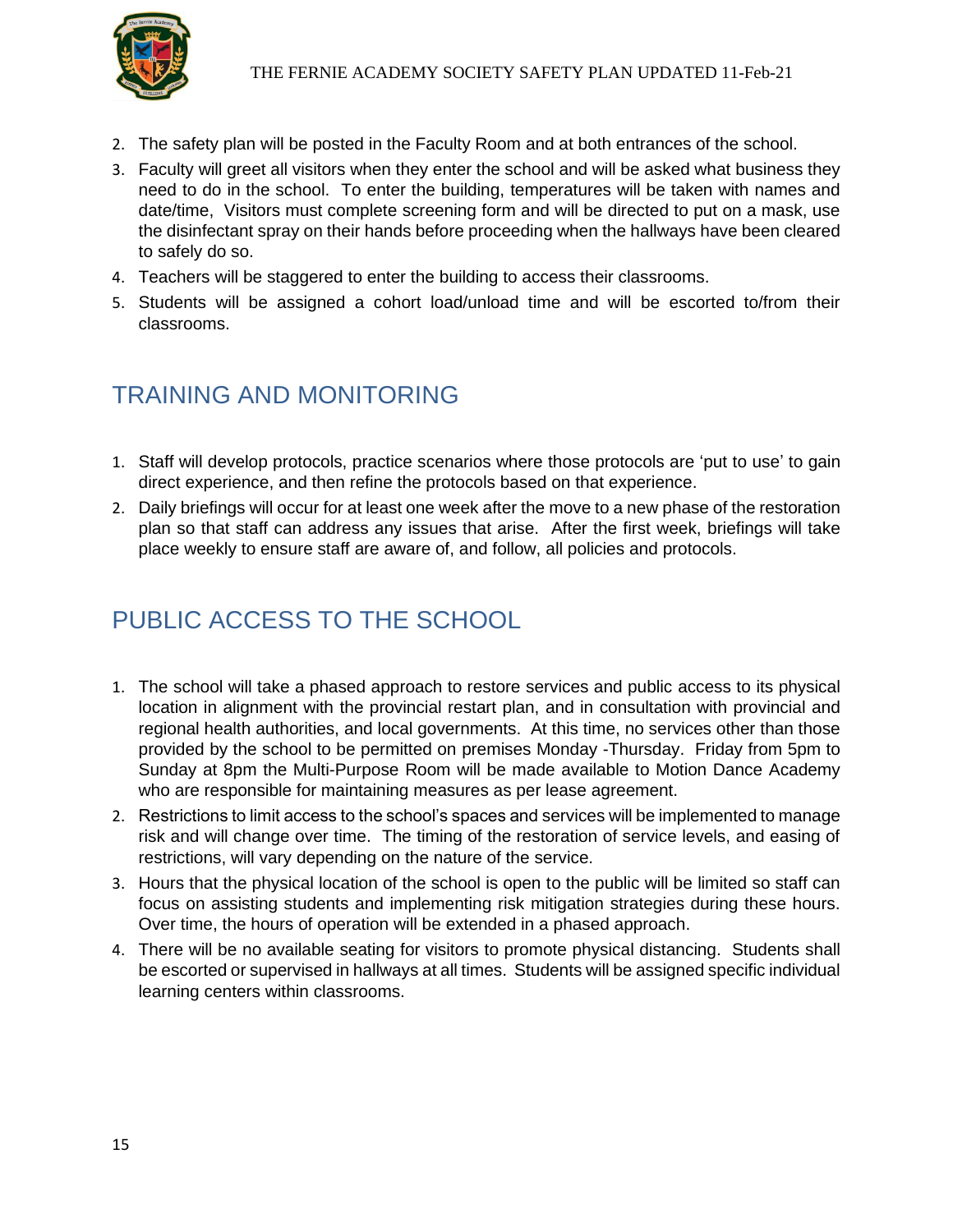

# <span id="page-15-0"></span>RESTRICTING ACCESS TO THE SCHOOL

- All workers and students who have symptoms of COVID-19 or have travelled outside Canada in the last 14 days must stay home and self-isolate in accordance with guidance from the [BC Centre for](http://www.bccdc.ca/health-info/diseases-conditions/covid-19/about-covid-19/if-you-are-sick)  [Disease Control.](http://www.bccdc.ca/health-info/diseases-conditions/covid-19/about-covid-19/if-you-are-sick) Self-isolation is also advised for those who are considered a close contact of a confirmed case.
- Parents and caregivers must complete daily check as it is their responsibility to assess their children daily before sending them to school. Additionally, a daily health check will be conducted at drop-off by asking parents and caregivers to confirm their child does not have symptoms of common cold, influenza, COVID-19, or other respiratory disease. Any person who does not pass the daily health check, MUST STAY HOME. Temperature checks will be conducted at the door and recorded. When students have properly donned masks and sanitized hands, they will be escorted with all belongings to their classroom. Hooks and locker areas will not be utilized at this time.
- Students or faculty may still attend school if a member of their household develops new symptoms of illness, PROVIDED THE STUDENT/FACULTY HAS NO SYMPTOMS THEMSELVES.
	- If any person in the household is tested, all members are required to stay home from school until the test result is received.
	- If the ill member of the household tests positive for COVID-19, PUBLIC HEALTH will advise the asymptomatic student/faculty on self-isolation and when they may return to school.
- If a student develops symptoms while at home, parents or caregivers must keep their child at home until they have been assessed by a health care provider to exclude COVID-19 or other infectious diseases, and their symptoms have resolved.
- Student must be picked up by their parent or caregiver as soon as possible, should they develop symptoms associated with COVID-19 infection while in care. Students with symptoms will be immediately escorted to the SICK ROOM where physical distancing, respiratory etiquette, and hand hygiene principles will continue while waiting for pick up. 811 or the local public health unit to be notified of a potential case and seek further input.
- Elevated staff and student absenteeism due to influenza-like illness will be reported to the public health officer. Families are required to include the reason for every student absence: o 1. GI 2. RI 3. Other
- TFA is not permitted to provide notification to staff or students' families if a staff member or student becomes ill at home or at school, including if they display symptoms of COVID-19, unless directed to by public health.
- Visitors entering the school will be prioritized to those picking up sick children followed by those supporting activities that are of benefit to student learning and wellbeing. All visitors should confirm they have completed the requirements of a daily health check before entering.
- TFA to keep a list of the date, names, and contact information for all visitors who enter the school.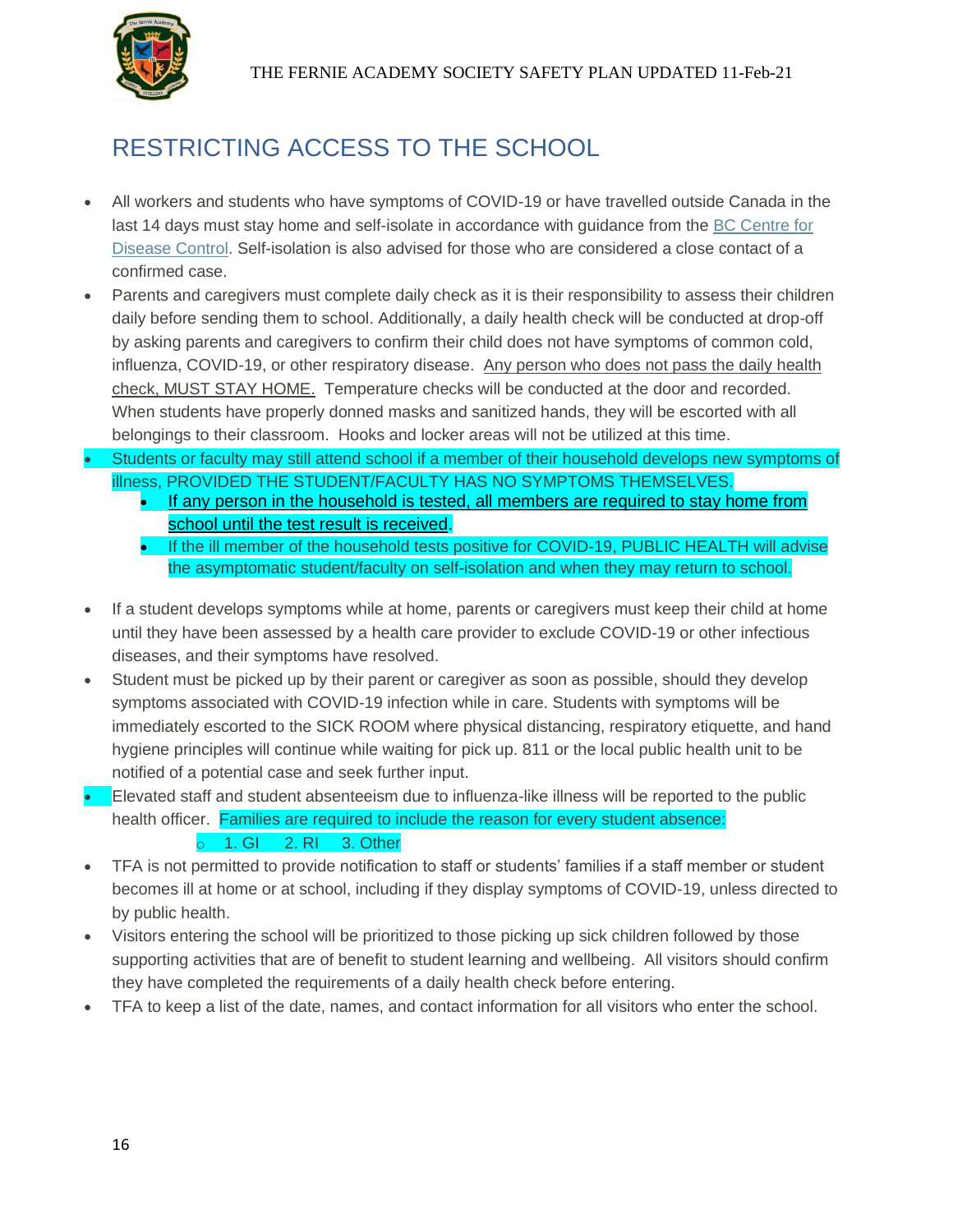

# <span id="page-16-0"></span>INTERACTING WITH COHORTS

- The number of adults (faculty, itinerant and others) who interact with cohorts they are not a part of as much as is practical to do so while supporting learning and a positive, healthy, and safe environment will be limited.
- Those outside of a cohort must practice physical distance when interacting with the cohort. Any faculty/itinerant teaching multiple cohorts must remain in the designated lecturing spot and maintain physical distance from students and other staff as much as possible.
- Staff and other adults should maintain physical distance from each other at all times. This includes during break times and in meetings.
	- Staff are reminded that all health and safety measures in place prior to the pandemic are still in place.
	- To mitigate staff confusion and concerns, essential health and safety information will be provided in writing every FRIDAY.
	- Upon any faculty/itinerant first return to the workplace, hold a health and safety meeting to review workplace practices relating to COVID-19 and other health and safety matters. Additional communication may be required as new information is made available that may affect work practices.
	- Meetings to be held with workers to provide them with new information and review any concerns as they arise. Weekly updates are provided electronically every FRIDAY.
	- Parents and caregivers demonstrate their understanding of school policy that students must stay home if they are sick by calling in absences, completing daily checklist and marking in the daily agenda.
	- Number of non-essential people coming into the school such as parents and caregivers and contractors is monitored and limited.
	- Weekly newsletter to keep parents and caregivers informed about what is being done at TFA regarding taking extra precautions.
	- Ensure that workers know how to raise safety concerns through administration or Safety Officer.
	- New information is posted at the two doors and Faculty Room relating to COVID-19 at TFA.
	- Workers to be trained on:
		- $\circ$  The risk of exposure to COVID-19 and the signs and symptoms of the disease.
		- $\circ$  Safe work procedures or instruction to be followed, including hand washing and cough/sneeze etiquette.

## <span id="page-16-1"></span>HYGIENE

### <span id="page-16-2"></span>Hygiene for Students

- Students should wash/sanitize their hands:
	- $\circ$  When they arrive at school, enter or exit any classroom, and before they go home
	- o Before eating and drinking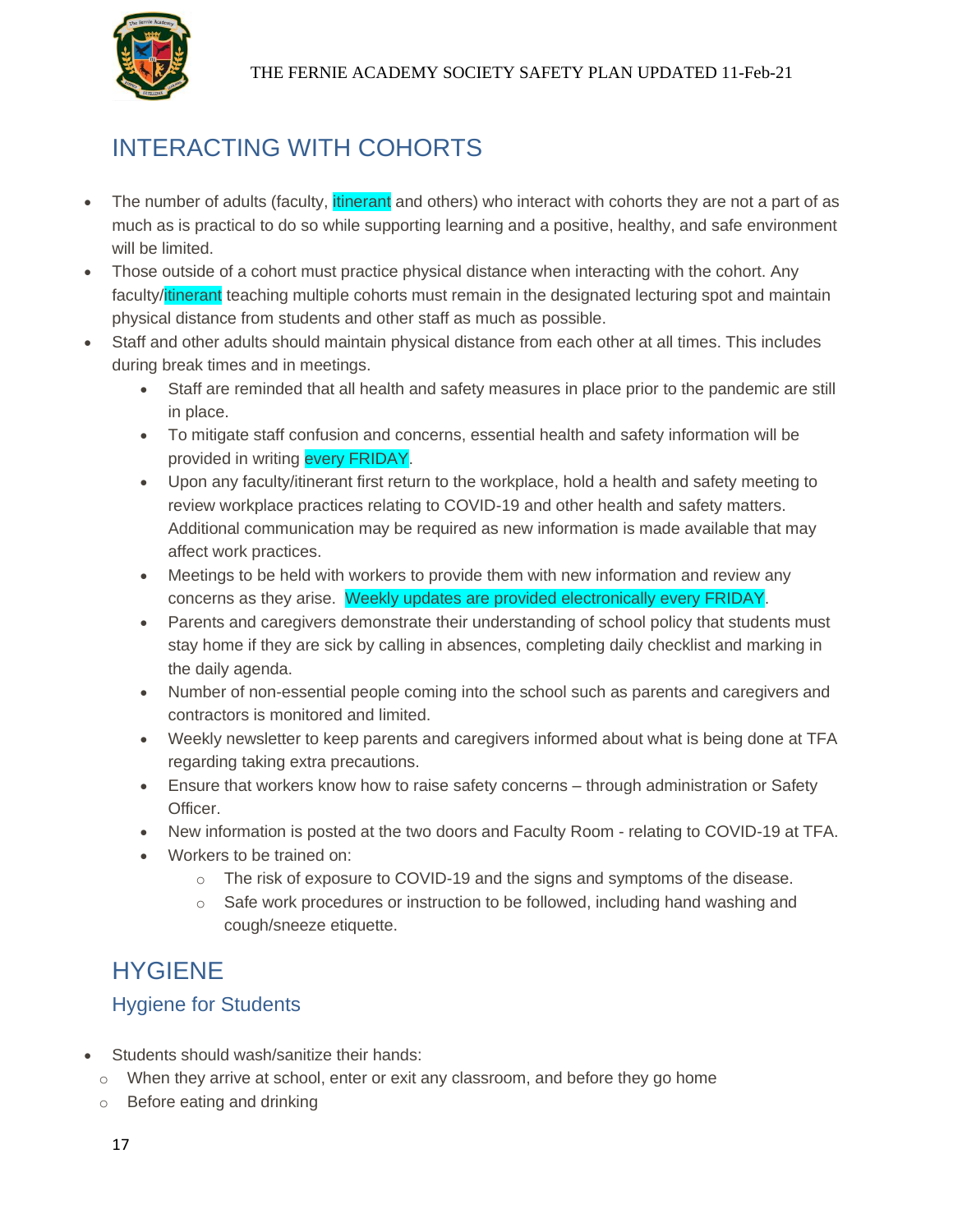

- o After using the toilet
- o After sneezing or coughing into hands or tissue
- o Whenever hands are visibly dirty
- o When moving between different learning environments (outdoor-indoor transitions or to a different classroom).
- K-3 students assisted with hand hygiene as needed.
- If a sink is not available use alcohol-based hand sanitizer. Antiseptic agents are to be used as a last line of defense only.
- Food/drink/supplies/garbage should not be shared by students.
- Encourage students and staff to not touch their faces.
- Distribution or sharing of books or paper based educational resources to students is not limited. Laminated paper-based products should be cleaned and disinfected daily if they are touched by multiple people.

### <span id="page-17-0"></span>Hygiene General

- Workers and students are encouraged to remain on site and not to leave during lunch or at break times.
- Hand washing supplies are available at all times (i.e., soap, clean towels, paper towels and, if needed, 60% alcohol-based hand sanitizer).
- Handwashing policies and procedures to be followed by all staff and others at the school. WorkSafeBC [handwashing signage](https://www.worksafebc.com/en/resources/health-safety/posters/help-prevent-spread-covid-19-handwashing?lang=en) is provided to communicate good handwashing practices. Handwashing signs posted near all sinks. Workers, including teachers, administrators and support workers should wash/sanitize their hands frequently to reduce the risk of transmission.
- Supplies and facilities with soap and water are provided. If soap and water are not available, use hand sanitizer and disinfectant wipes. Hand hygiene stations should be set up at the school entrance and other locations.

# <span id="page-17-1"></span>PHYSICAL DISTANCING

- Parents and caregivers remain outside of the school to drop off their children. Physical distancing and mask wearing is required.
- Avoid close greetings like hugs or handshakes and remind students to keep their hands to themselves when possible.
- Teaching classes outside when practicable.
- Individual activities or activities that encourage more space between students and staff to be incorporated.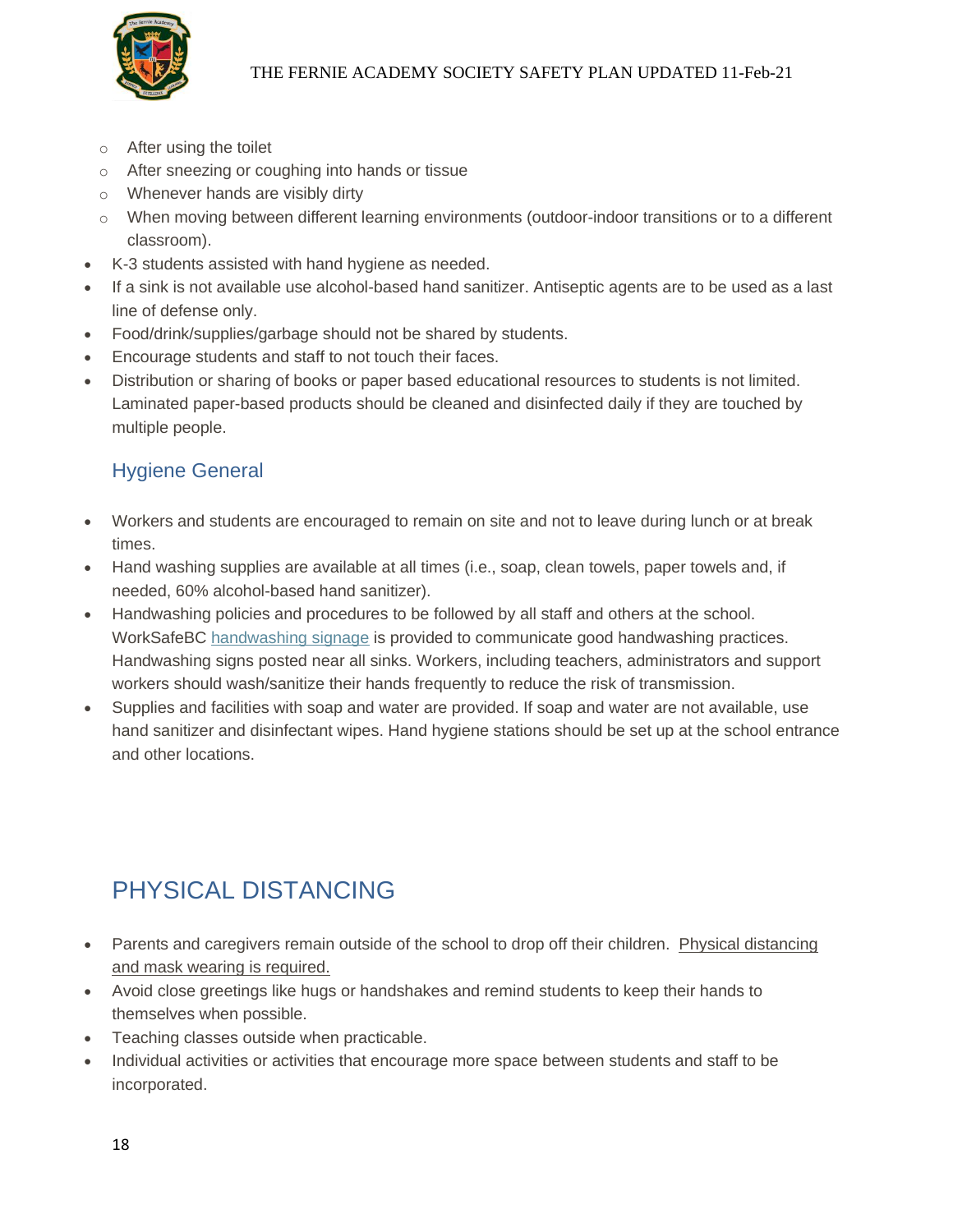

- Number of different teacher(s) and educational assistant(s) that interact with groups of students minimized throughout the day.
- Load/unload different classroom to maintain distance between students.
- Stagger recess/snack and class transition times to provide a greater amount of space for everyone.
- Ensure appropriate hand hygiene practices before and after outdoor time.

Students from different cohorts may be required to be together to receive beneficial social supports and programming due to parents/caregivers providing essential services to the community. Within these supports or services, it is expected that cohorts and physical distance are maintained as much possible while still ensuring the support, program, or service continues.

# <span id="page-18-0"></span>USE OF PPE

- Non-medical masks are to be worn in the building at all times (excluding cohorts in the office).
- Wear disposable gloves when cleaning blood or body fluids (e.g., runny nose, vomit, stool, urine). Wash hands before wearing and after removing gloves.

# <span id="page-18-1"></span>STUDENTS WITH MEDICAL CONCERNS

- Students with medical complexities, immune suppression, or who are receiving delegated care may require those providing health services (e.g., staff providing delegated care or other health care providers) to be in close physical proximity or in physical contact with a medically complex or immune suppressed student for an extended period of time. The same guidance is applicable to those providing health services in schools.
- If a person providing health services determines the need for additional PPE following a point-ofcare risk assessment, it should be worn. Those providing health services must wear a mask and face shield when working in close proximity with students who are at a higher risk of severe illness due to COVID-19 (e.g., children with immune suppression).
- No health services should be provided to a student in school who is exhibiting any symptoms of COVID-19 (beyond those detailed if a student develops symptoms at school in [BC CDC guidelines\)](http://www.bccdc.ca/Health-Info-Site/Documents/COVID_public_guidance/Guidance-k-12-schools.pdf).
- Parents and caregivers of children who are considered at higher risk of severe illness due to COVID-19 are encouraged to consult with their health care provider to determine their child's level of risk.

# <span id="page-18-2"></span>ADDITIONAL PROGRAMMING:

# <span id="page-18-3"></span>ARTS/MUSIC/DRAMA EDUCATION, FOOD/CULINARY/TEXTILES PROGRAMS, TECHNOLOGY/SCIENCE LABS

Students and faculty are required to remain in their designated learning or teaching spaces at all times. Safety demonstrations and instruction is to be conducted in the designated teaching space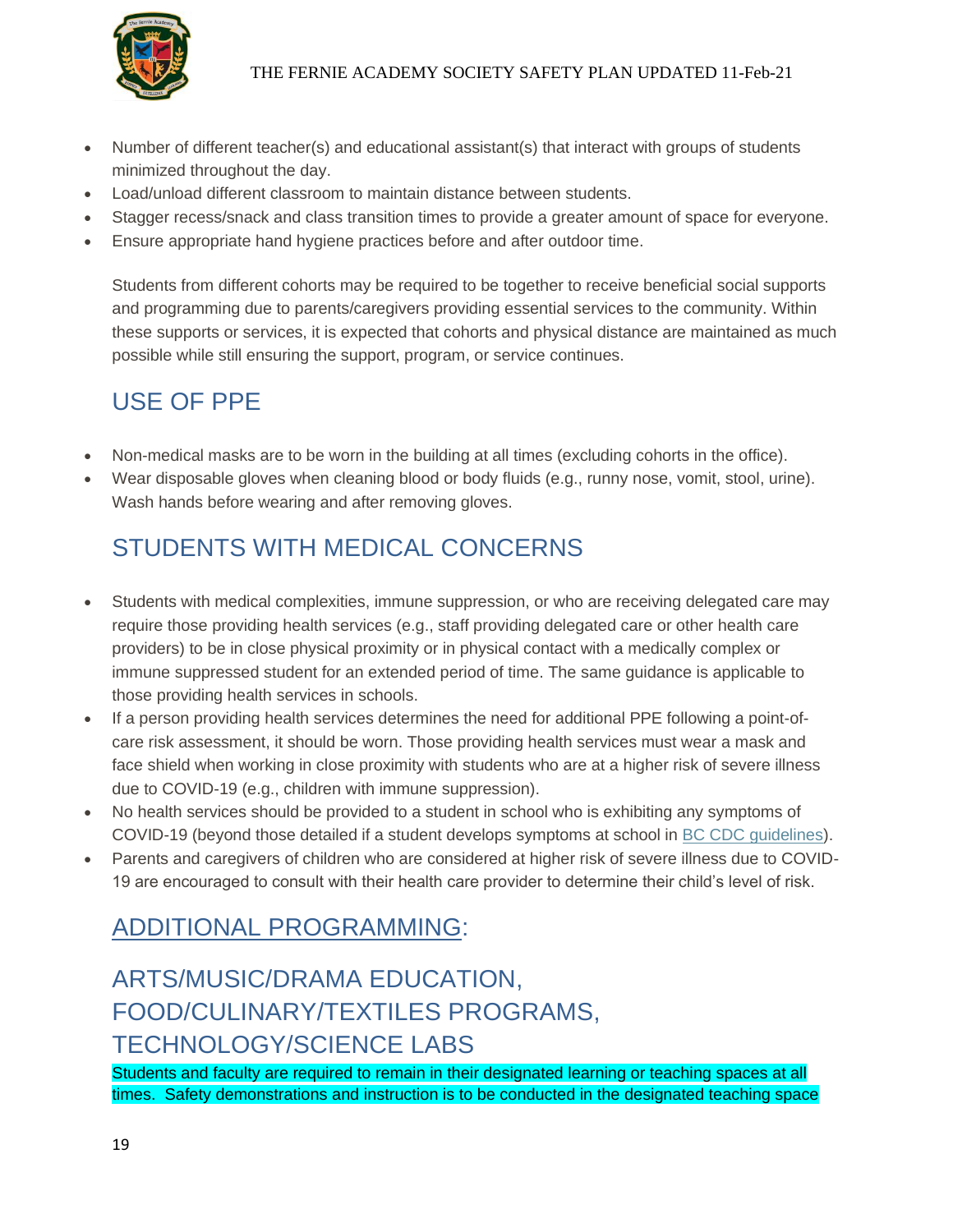

only – this can be viewed by all students from their designated individual learning stations. 2m physical distancing to be maintained at all times. No equipment is to be shared. Any handtools shared must be cleaned and disinfected in between users. All Grade 10 students are required to obtain Foodsafe Level 1 certification. Music education is delivered in line with Guidance for Music Classes in BC During COVID-19.

### <span id="page-19-0"></span>FUNDRAISERS

Fundraisers that can be implemented in line with the health and safety guidelines outlined in this document may be offered.

## <span id="page-19-1"></span>PE PROGRAMS

In person PE classes were running prior to the current health order BUT are suspended at this time. OPTIONAL PE activities are posted on each Google Classroom.

# <span id="page-19-2"></span>SUSPENDED ACTIVITIES

- **Work Experience**
- Extra-curricular activities/clubs
- **School Sports**
- **STEM/Research projects**
- **Field trips**
- Singing/use of wind instruments or any shared instruments
- In person school performances with audiences
- Inter-school competitions